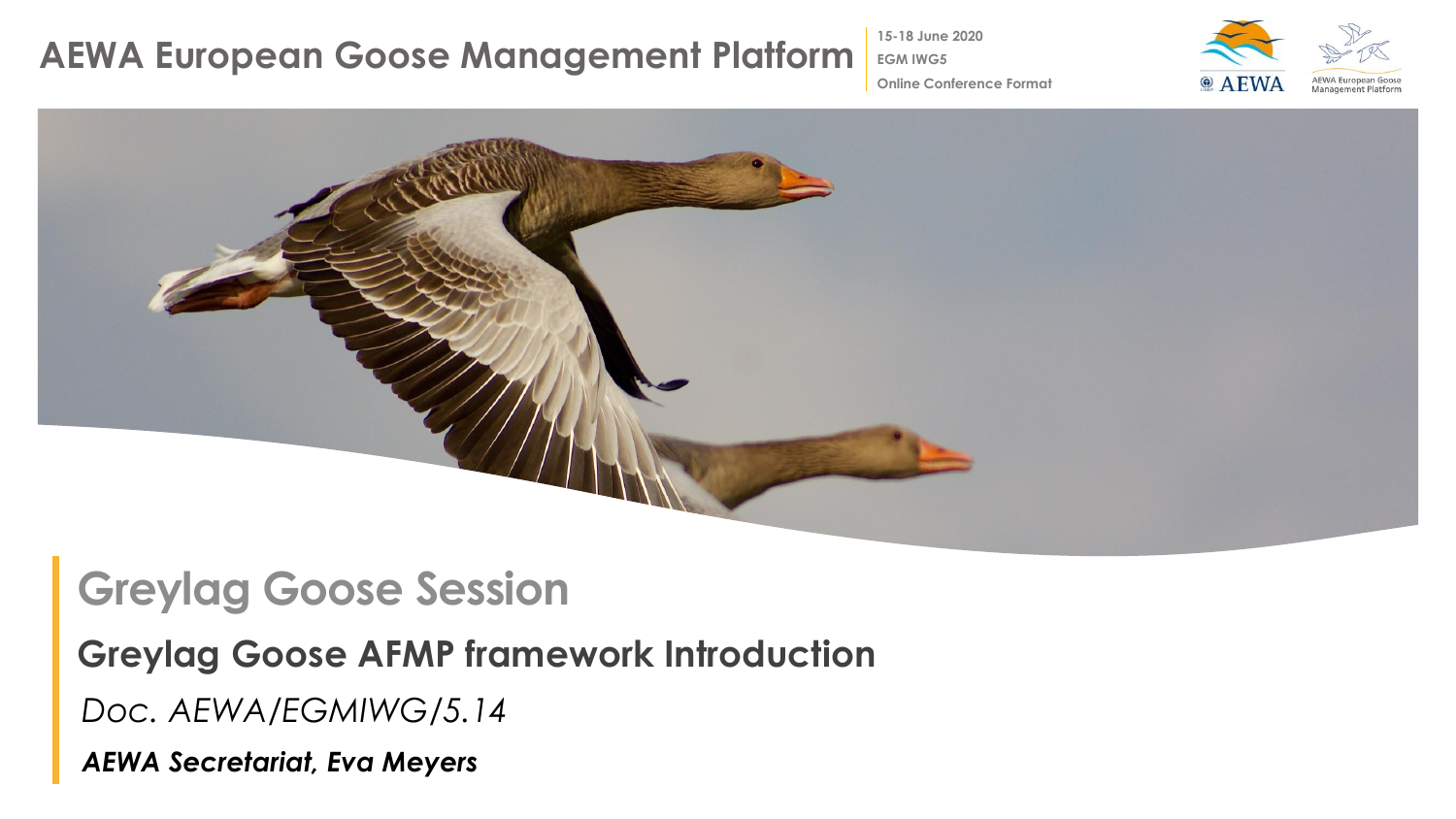

**15-18 June 2020 EGM IWG5 Online Conference Format**



Greylag Goose AFMP framework Introduction Doc. AEWA/EGMIWG/5.14

### **Outline of the AFMP for the NW/SW European population of Greylag Goose**

- *As agreed at EGM IWG4 in Doc. AEWA/EGMIWG/4.12/Rev. 1*
- *1) Establish Management Units (MUs; Chapter 1), hierarchical Favourable Reference Values (FRVs; Chapter 2) and population targets (Chapter 3 and Annex 3) at flyway, MU and national levels iteratively to ensure that national targets are consistent with the flyway targets and with legal requirements at all levels;*
- *2) Establish an internationally coordinated population management programme for both MUs, including offtake under hunting and, if necessary, under derogations (Chapter 4 and Annex 4) encompassing monitoring, assessment and decision-making protocols (Chapter 6 and Annex 7);*
- *3) Establish indicators to assess progress toward the Fundamental Objectives (Chapter 5 and Annex 6)*  and guide the implementation of further activities of the Greylag Goose ISSMP **through population-specific** *workplans (Annex 1).*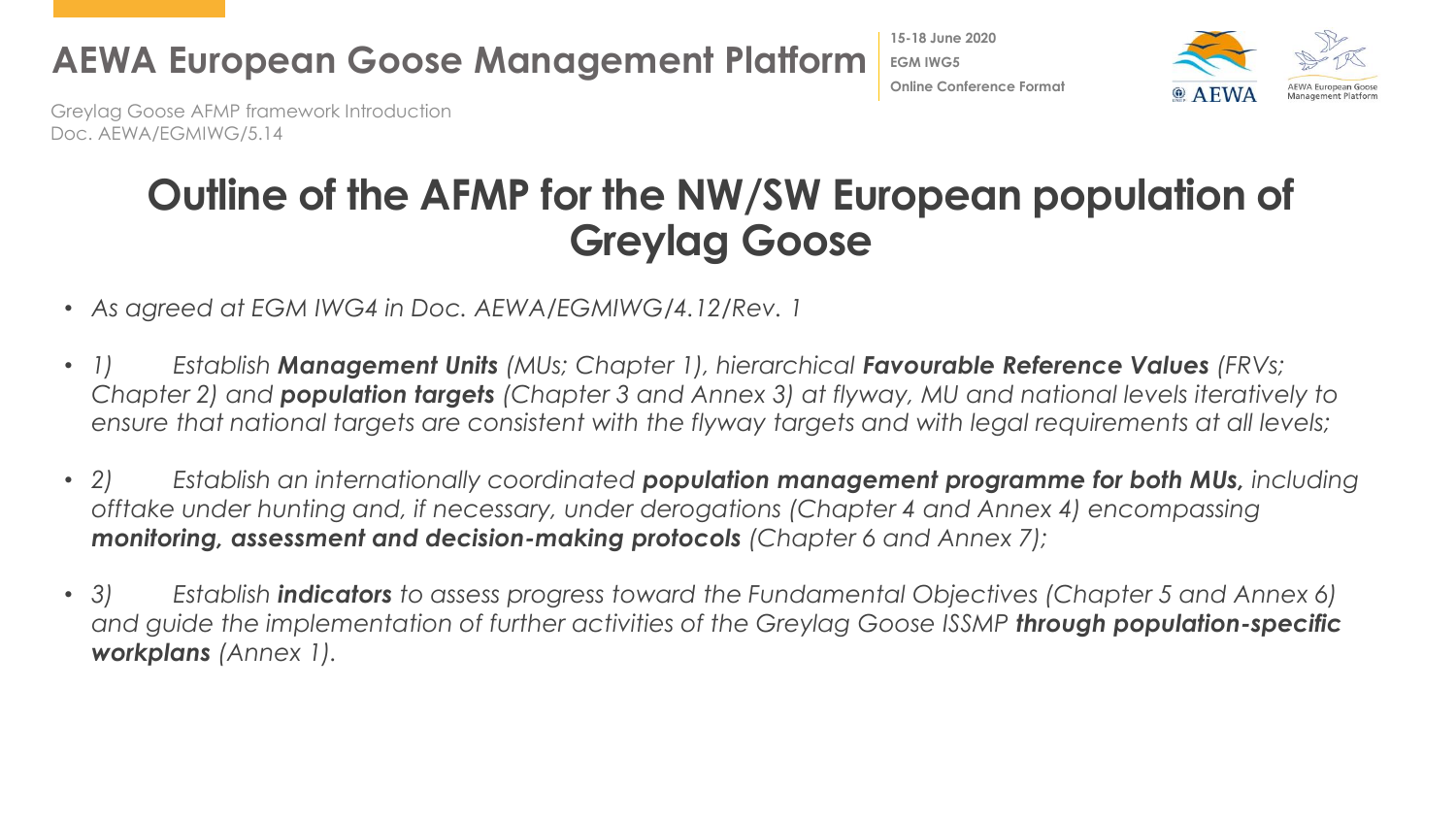**AEWA European Goose Management Platform**

**15-18 June 2020 EGM IWG5 Online Conference Format**



Greylag Goose AFMP framework Introduction Doc. AEWA/EGMIWG/5.14

# **Stepwise approach**

- 1. FRVs for the Greylag Goose
- 2. Population targets above FRVs Results MCDA
- 3. Info Gap Analysis
- 4. Indicators
- 5. Iterative phase
- 6. Annual Workplans
- 7. Final adoption of GG AFMP (Doc. AEWA/EGMIWG/5.14)
- 8. Establishment of Greylag Goose Task Force (Doc. AEWA/EGMIWG/5.15)
- 9. Adoption of the AFMP process (Doc. AEWA/EGMIWG/5.12)